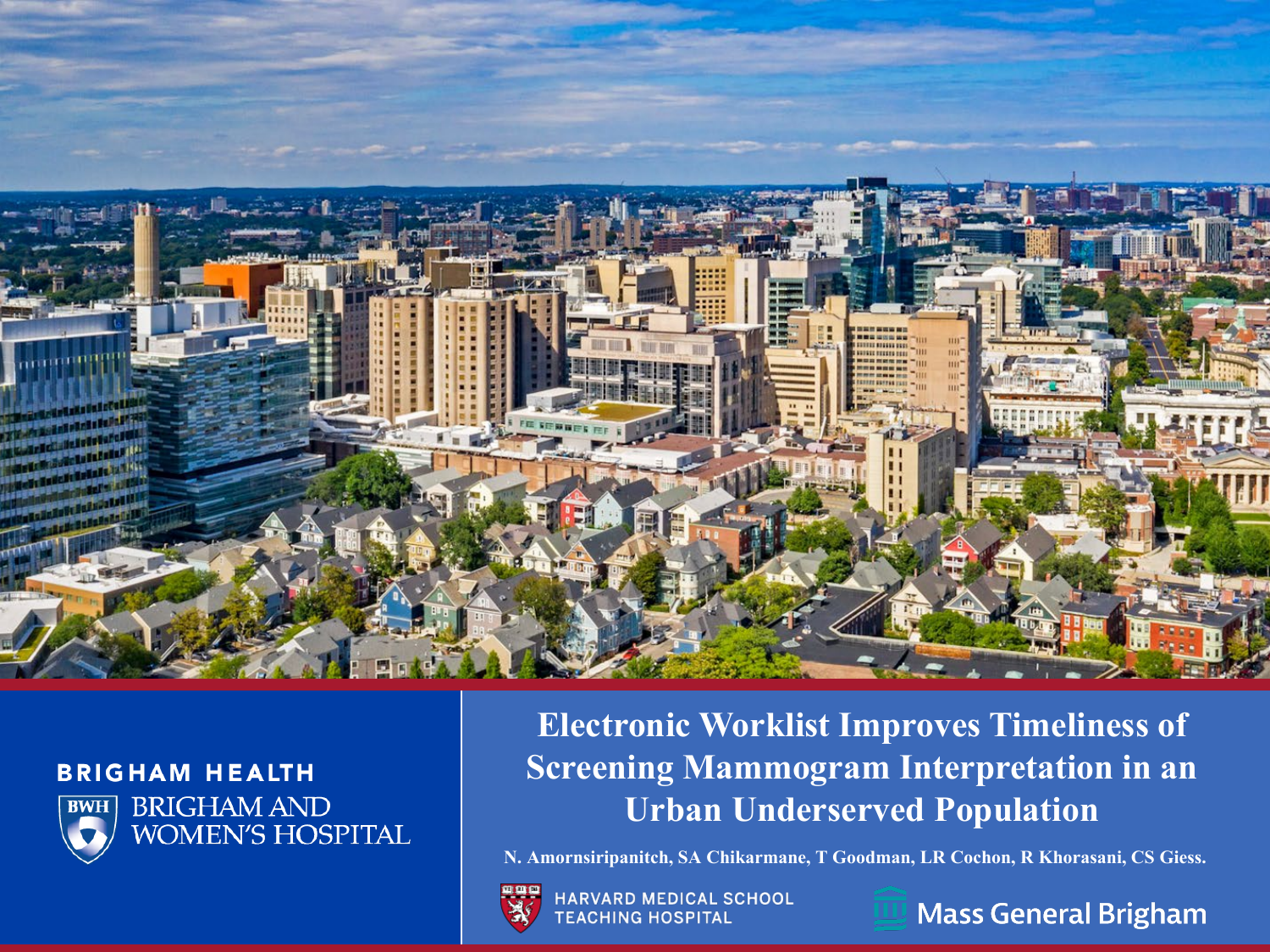## Background



- Mobile mammography provides much-needed access to breast cancer screening for women of low socioeconomic status and minorities<sup>1-4</sup>, but challenges of mobile mammography include lack of IT resources<sup>5</sup>.
- At our institution, lack of resources prevented instantaneous image transfer from our mammography van to central PACS. Manual image transfer was overseen by our clinical coordinators who performed a duplicative manual tracking process.
- A safety event occurred where a screening exam was omitted from the reading list by human error and not interpreted until after a significant delay.
- This safety event prompted a quality improvement initiative to prevent future events as well as to decrease overall screening mammogram interpretation time for a population already prone to delay in imaging follow-up6-7.





<sup>1.</sup> Coronado GD, et al. Cancer Epidemiol Biomarkers Prev. 2016. 2. Massin-Short SB, et al. Public Health Rep. 2010. 3. Mizuguchi S, et al. J Oncol Pract. 2015. 4. Chen YR, et al. Cureus. 2016. 5. Carkaci S, et al. AJR. 2013. 6. Vang S, et al. Prev Chronic Dis. 2018. 7. Stanley E, et al. AJR, 2017.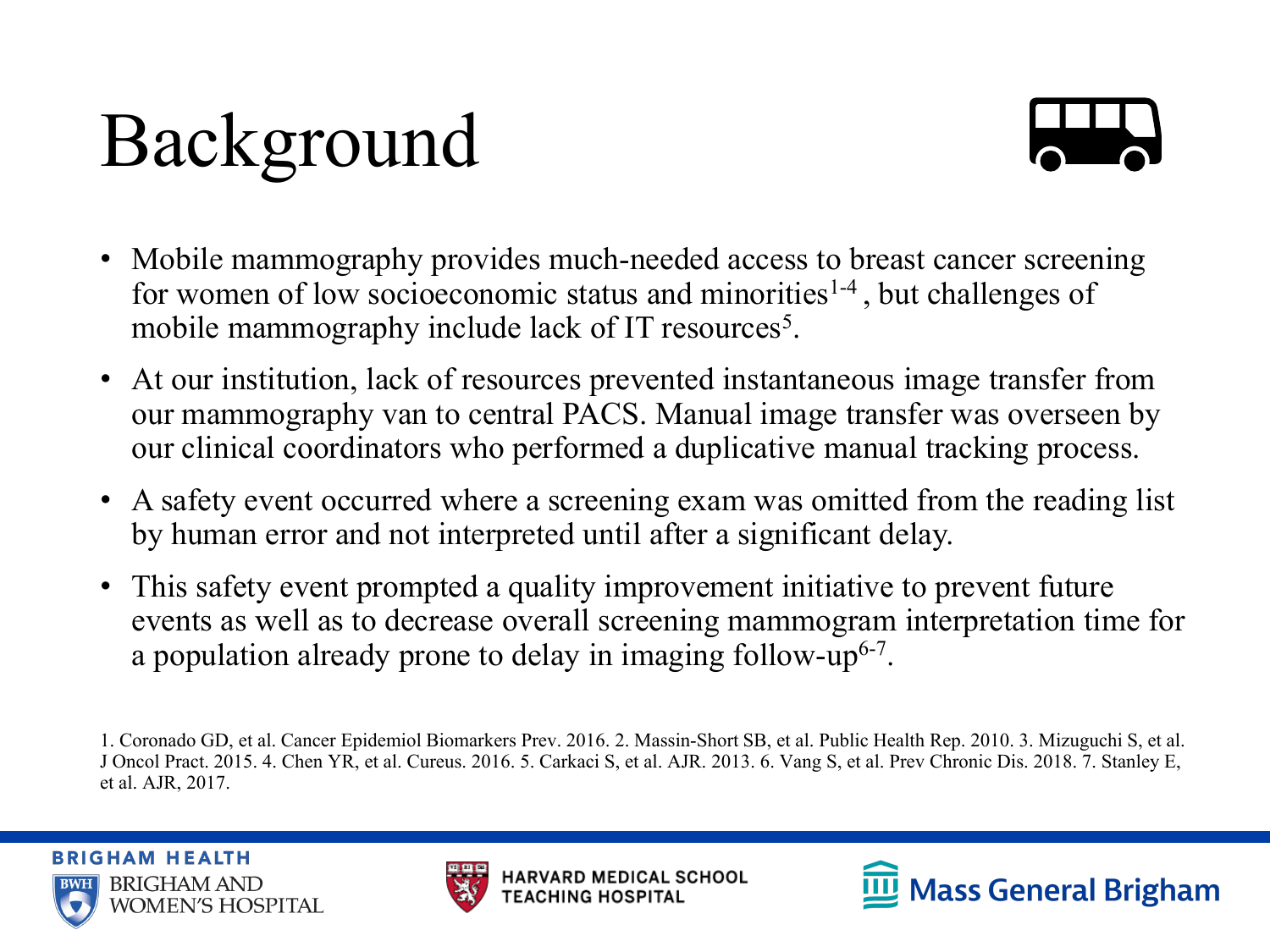# **Objective**

To evaluate the impact of electronic worklist management on interpretation time and time to diagnostic imaging for screening mammography performed on our urban mobile mammography van and at an urban community health center.





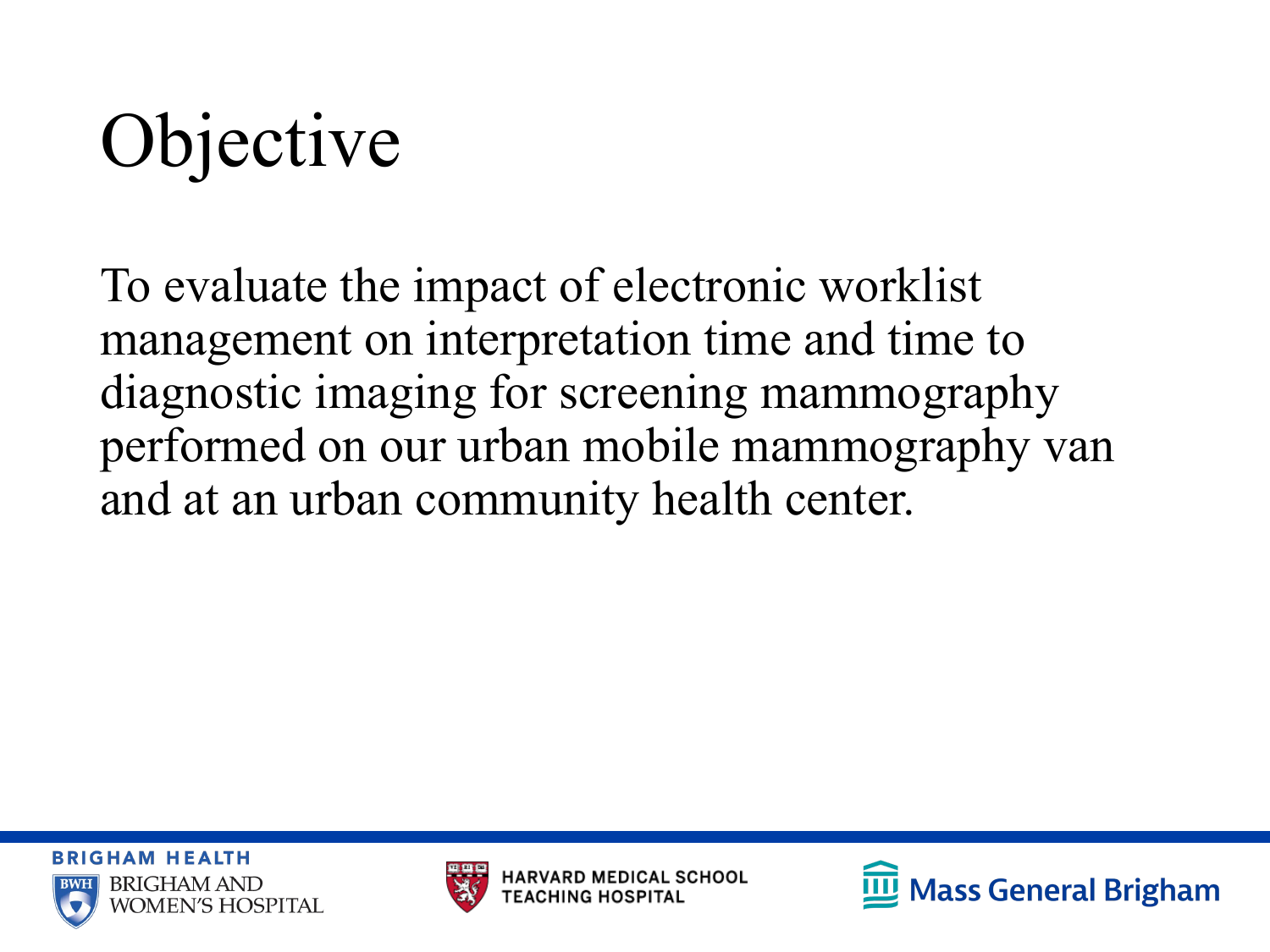#### Methods



- Prior to 10/15/2019, screening exams for the mammography van and urban community health center were made available for interpretation to a single designated radiologist via a penand-paper list.
- On 10/15/2019, exams were routed electronically onto PACS for any breast radiologist across our Network to interpret.
- Interpretation time, time to diagnostic imaging, and time to tissue sampling were collected for pre- and postimplementation periods (6/1-9/30/2019 and 11/1/2019- 2/29/2020, respectively).



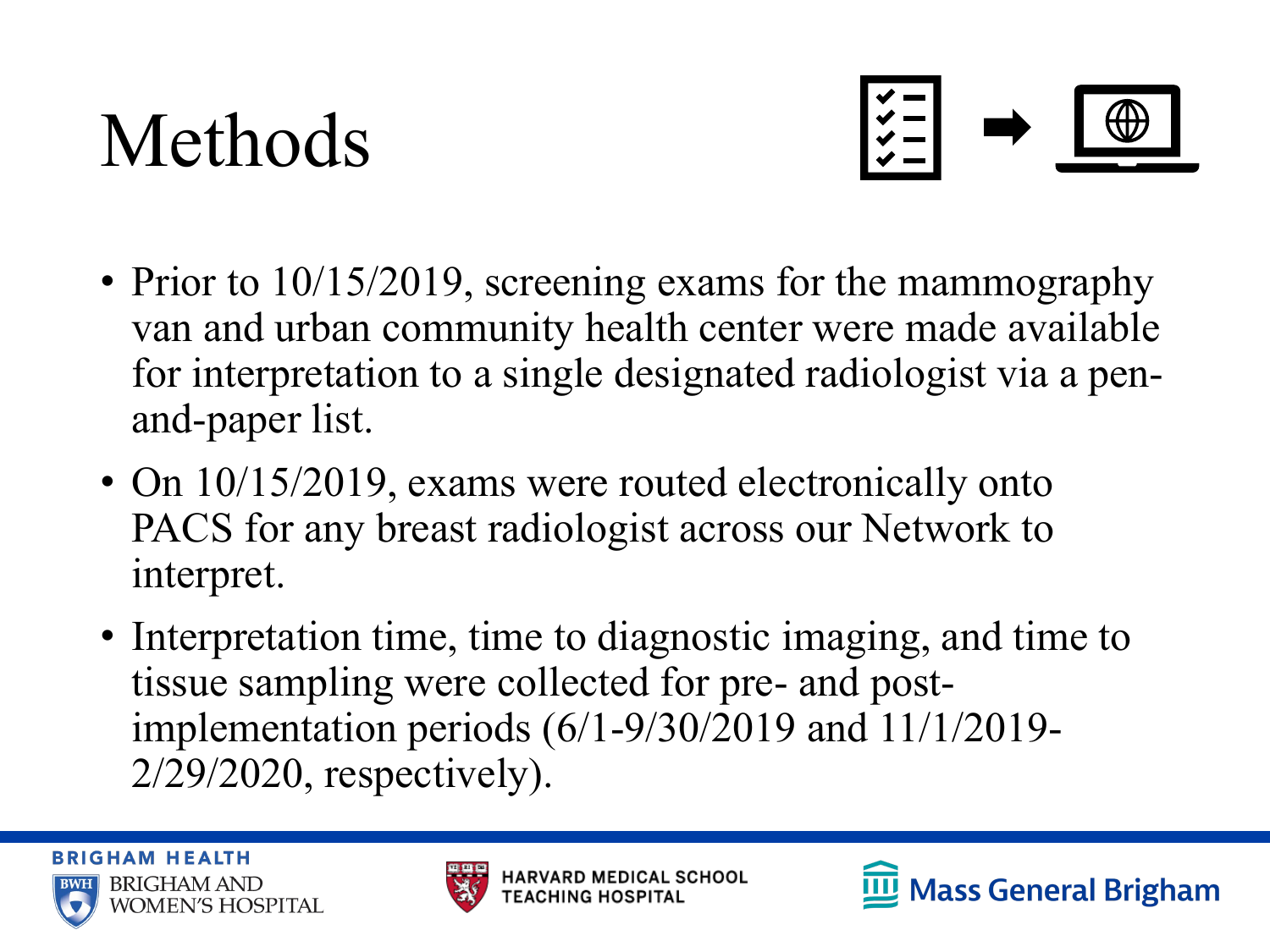### Results

- Majority of screening population are non-white, non-English speaking Medicare/ Medical beneficiaries.
- More screening exams were performed in the preimplementation period (n=851) compared to postimplementation period (n=728) with a higher proportion of screening mammograms performed by the van than by the community site  $(p=0.047)$ .
- No significant differences in patient demographic, call back rate, or cancer detection rate between the two periods.

| <b>Patient characteristics</b>   | Pre-<br><b>Implementation</b><br>N(%) | Post-<br>Implementation<br>$N($ %) | $P-$<br>value |
|----------------------------------|---------------------------------------|------------------------------------|---------------|
| <b>Screening Site:</b>           |                                       |                                    |               |
| Van                              | 631 (74)                              | 507(70)                            | $0.047*$      |
| <b>Community Center</b>          | 220(26)                               | 221(30)                            |               |
| Mean age (range, years)          | $56.1(39-85)$                         | 55.8 (37-85)                       | 0.539         |
| <b>Race/Ethnicity</b>            |                                       |                                    | 0.452         |
| <b>Asian</b>                     | 37(4)                                 | 22(3)                              |               |
| <b>Black or African American</b> | 226(27)                               | 174(24)                            |               |
| <b>Hispanic or Latino</b>        | 134(16)                               | 112(15)                            |               |
| <b>White</b>                     | 148(17)                               | 129(18)                            |               |
| <b>Other</b>                     | 219(26)                               | 206(28)                            |               |
| <b>Declined/Unavailable</b>      | 87(10)                                | 85(12)                             |               |
| <b>Primary Language (%)</b>      |                                       |                                    |               |
| <b>English</b>                   | 384(45)                               | 337(46)                            | 0.642         |
| <b>Non-English</b>               | 467(55)                               | 391 (54)                           |               |
| <b>Insurance Type</b>            |                                       |                                    |               |
| <b>Medicaid</b>                  | 413 (49)                              | 338 (46)                           | 0.874         |
| Medicare part A, B, and/or C     | 168(20)                               | 150(21)                            |               |
| <b>State subsidized planst</b>   | 62(7)                                 | 55 $(8)$                           |               |
| <b>Private/Others</b>            | 208(24)                               | 185(25)                            |               |
| <b>Screening Callbacks</b>       | 134(15.7)                             | 101(13.9)                          | 0.297         |
| <b>Cancer Detected</b>           | 2(0.2)                                | 1(0.1)                             | 0.197         |
| <b>Total:</b>                    | 851                                   | 728                                |               |





**HARVARD MEDICAL SCHOOL TEACHING HOSPITAL** 

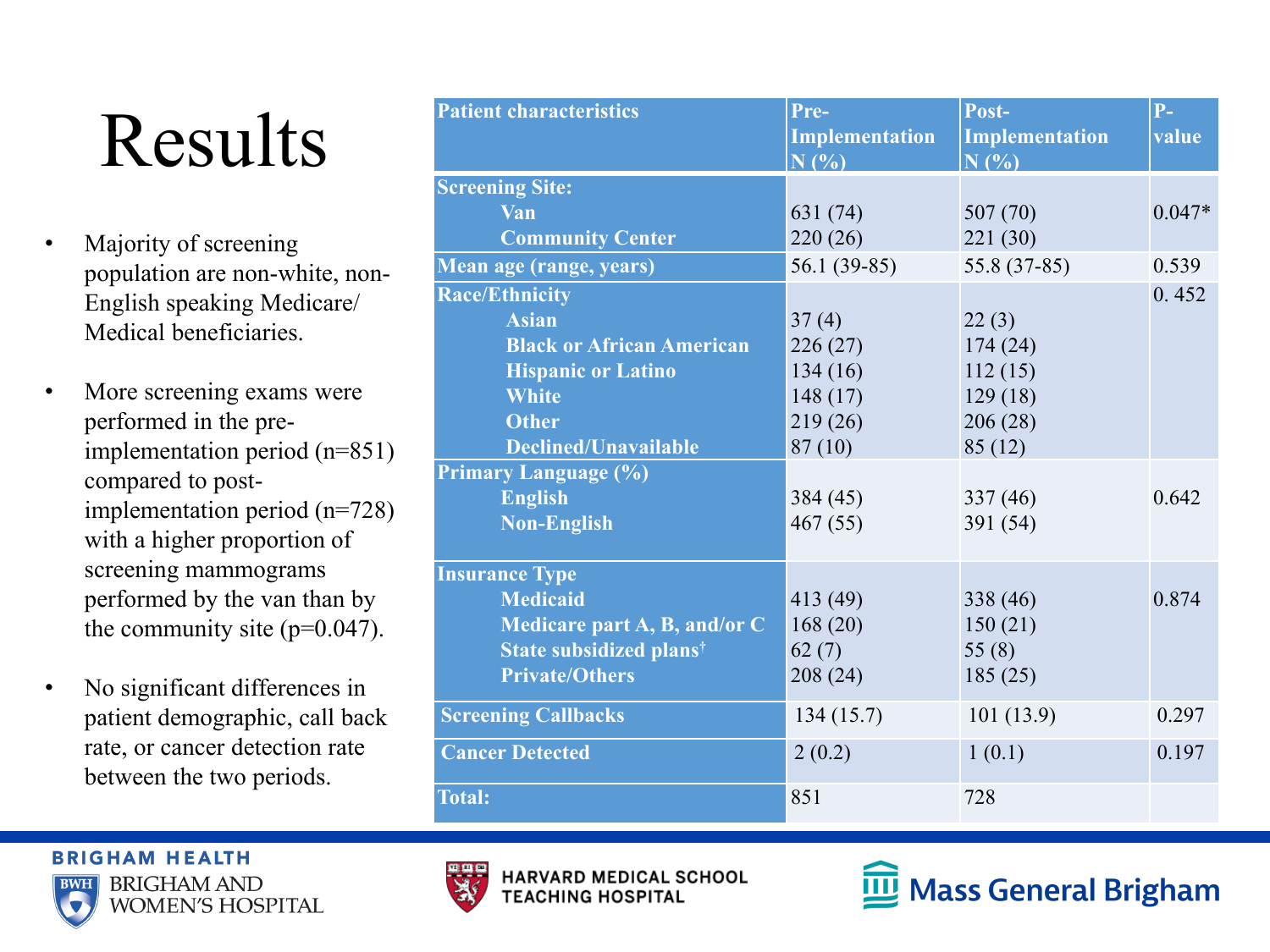## Results: Interpretation Time

After implementation of electronic workflow, interpretation time decreased by 64% with sustained decrease in mean interpretation time over a period of 4 months after intervention (101.2 to 36.4 hours, p<0.001)



**BRIGHAM HEALTH BRIGHAM AND BWH WOMEN'S HOSPITAL** 



**HARVARD MEDICAL SCHOOL TEACHING HOSPITAL** 

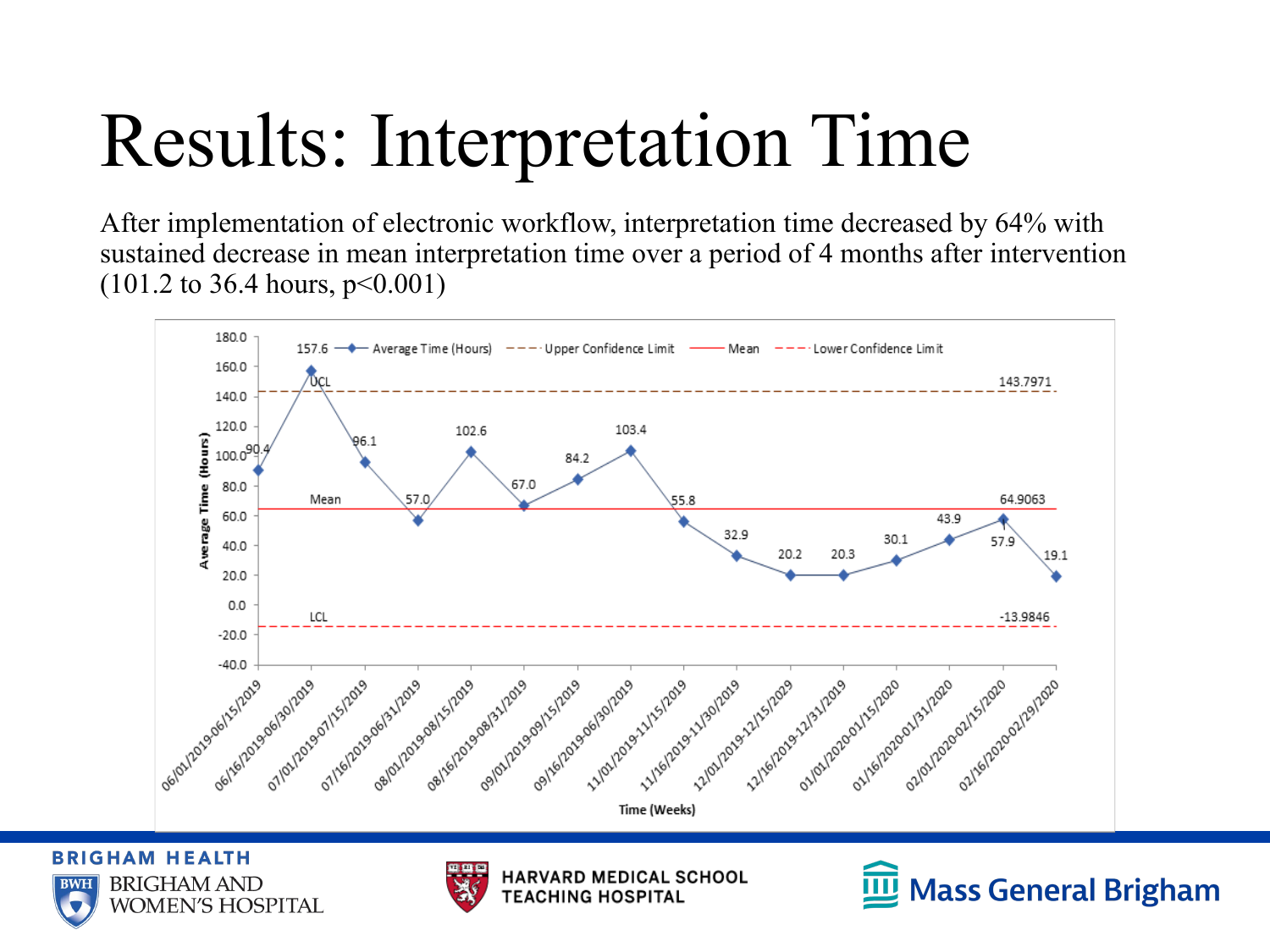#### Results – Time to diagnostic imaging and tissue sampling

- No significant difference in the distribution of diagnostic interpretations (BI-RADS category 1, 2, 3, or 4/5) between the two periods.
- Less women presented for diagnostic imaging in the postversus pre-intervention period (76/101, 75% vs. 117/134,  $87\%, p = 0.017$ .
- The average time to diagnostic imaging and time to tissue sampling did not significantly change after electronic workflow.

|                                                                                                               | Pre-<br><b>Implementation</b><br>N(%) | Post-<br><b>Implementation</b><br>N(%) | p-value  |
|---------------------------------------------------------------------------------------------------------------|---------------------------------------|----------------------------------------|----------|
| <b>Screening Callbacks who</b><br><b>Presented for Diagnostic</b><br><b>Imaging</b>                           | 117(87)                               | 76 (75)                                | $0.017*$ |
| <b>Diagnostic Interpretation</b><br><b>BIRADS1</b><br><b>BIRADS 2</b><br><b>BIRADS 3</b><br><b>BIRADS 4/5</b> | 41(35)<br>33(28)<br>26(22)<br>17(15)  | 25(33)<br>21(28)<br>19(25)<br>11(14)   | 0.974    |
| <b>Mean time to Diagnostic Imaging</b><br>(days)                                                              | $39(7-191)$                           | $45(0-210)$                            | 0.330    |
| <b>Mean time to Tissue Sampling</b><br>(days)                                                                 | 43 (19-119)                           | 59 (28-134)                            | 0.187    |





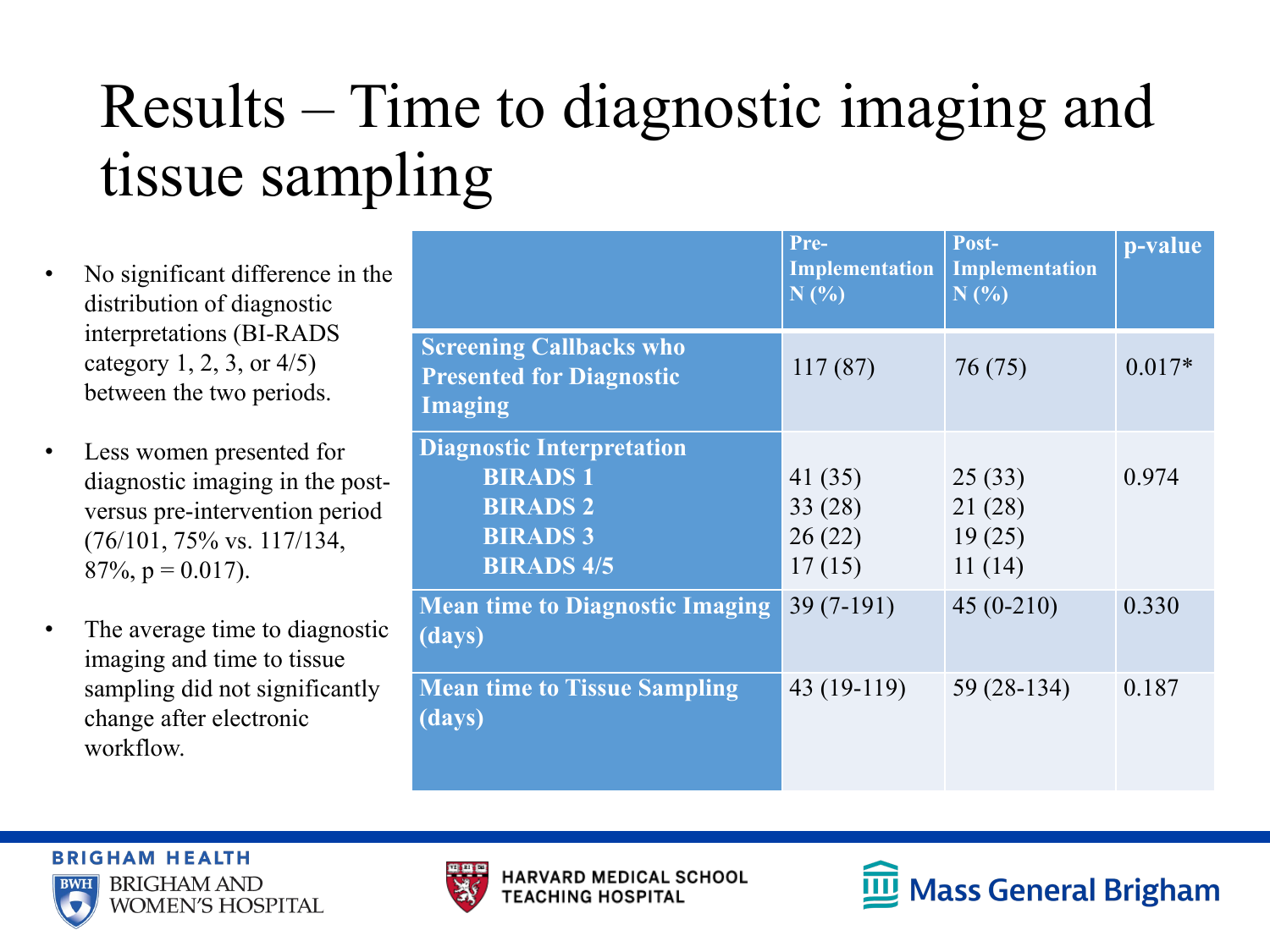#### Discussion

- Implementing an electronic workflow significantly decreased interpretation time of screening mammograms for an underserved population.
- Despite a significant decrease in interpretation time, time to diagnostic imaging and tissue sampling did not decrease after implementation of new workflow.





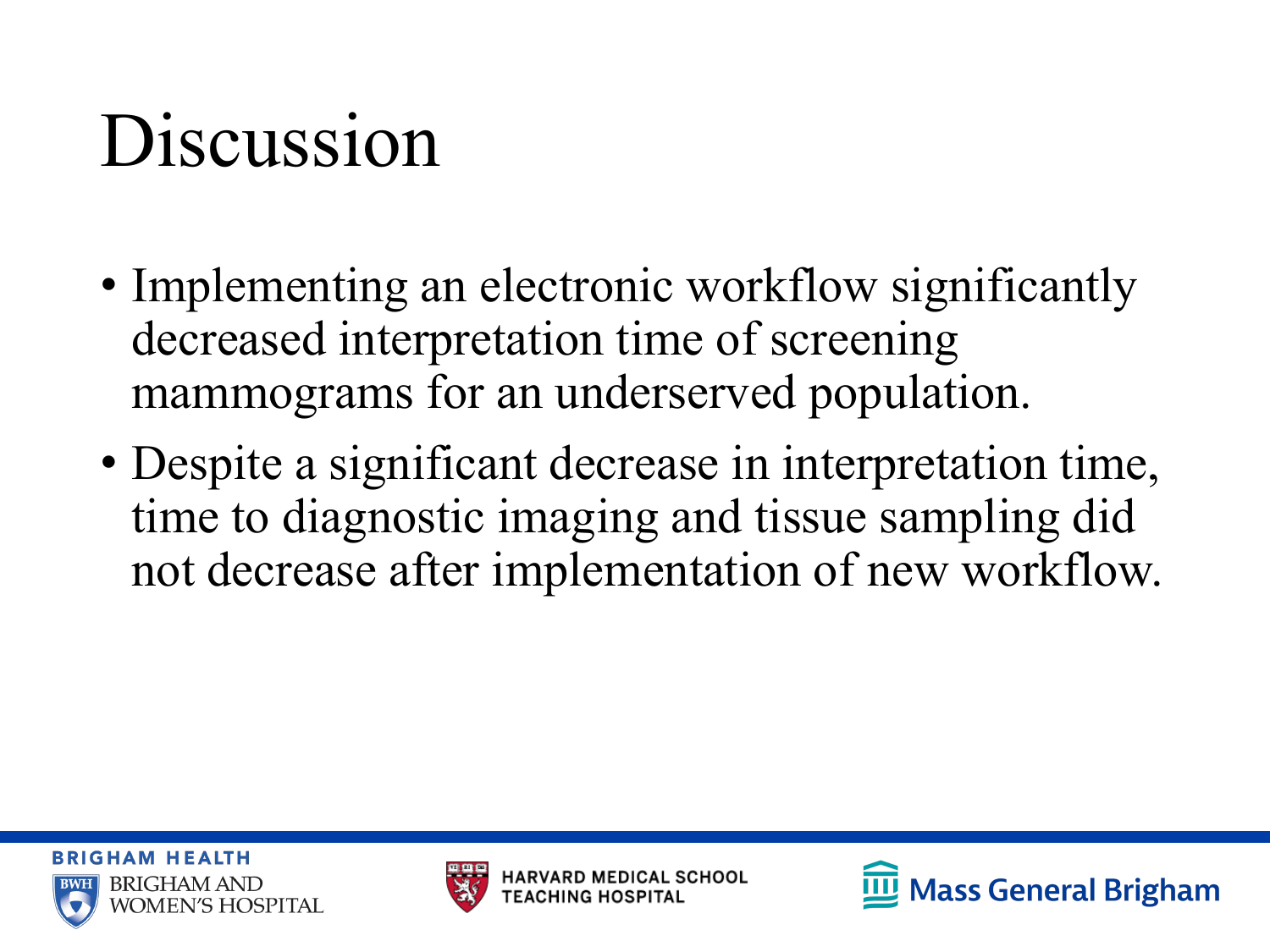#### Limitations

- Post-implementation period included major holidays season (Thanksgiving, Christmas and New Year Holiday) when patients' and facility availability possibly interfered with appointments.
- Post-implementation period coincided with the early rise of the COVID-19 pandemic, which may have affected the patients' comfort level regarding visiting healthcare facilities.